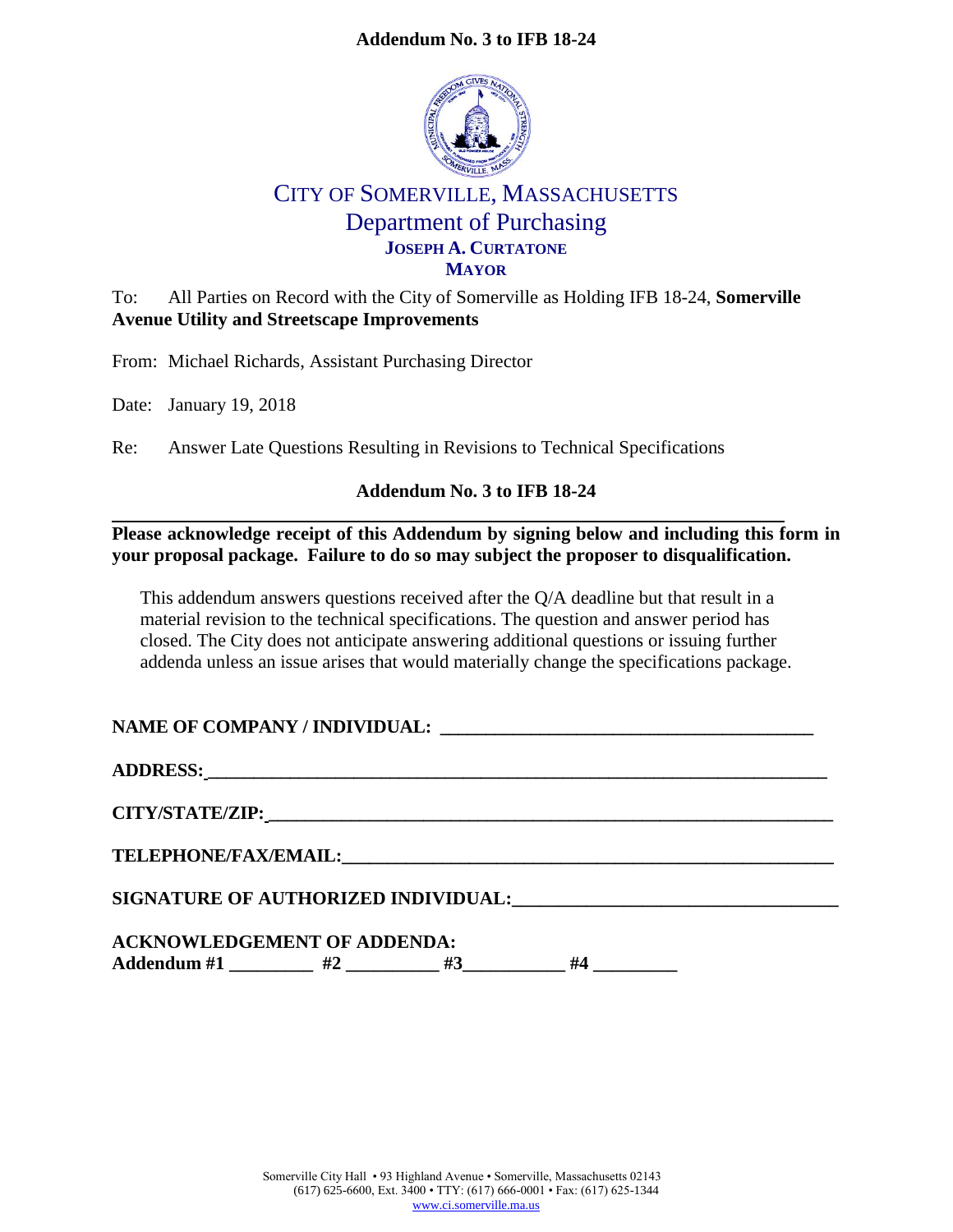## **City of Somerville Somerville Avenue Utility and Streetscape Improvements Project IFB# 18-24**

# **Questions & Answers No. 3 January 19, 2018**

- Q1: Under Traffic Signal work and Lighting Work the 2" and 3" conduits use the same bid items. The take-off quantities do not reflect the line items based on the lighting drawings. The Drawings (such as on Sheet E-11) indicate 2-3" conduit, therefore the total footage should be doubled. It appears that the double conduit may be calculated as a single conduit run. Also note that the detail on L-80 show l-3" lighting conduit. Please clarify.
- A1: The LF price for Items No. 801-301 and No. 801-302 pays for 2-3" conduits. Please refer to Addendum No. 3, Items 1, 2, 3, and 4. The size and configuration of lighting conduits to be installed should be based on the E Drawings.
- Q2: Drawings L-90, L-93, L-95, and L-96 show the final arrangement of traffic signal work and conduit routing. Where double lines are shown on these Sheets, are there two separate conduits or one being depicted? If so, what are the sizes of the conduits to be restored??
- A2: The double lines indicate two 3" non-metallic conduits. Please also refer to Addendum No. 3, Item 5 for revisions to Sheet L-95.
- Q3: The TM drawings as pertaining to traffic signals show temporary conduits as a single conduit. What is the size of the conduit and will it need to be encased under roadways in a temporary arrangement?
- A3: The temporary conduit is 3 inches. Temporary conduits do not require encasement provided the Contractor's follow-on activities are performed in a such manner so as not to damage the conduit or cables.
- Q4: Spec. Section 02890, Para. 3.03 B. calls for conduits to be reinforced concrete encased under roadways and as indicated on the Drawings. Please provide details.
- A4: Please refer to Detail 1 on Sheet E-2 and Addendum No. 3, Item 7.
- Q5: Reference Section 01015-4, Par. 1.04-J, Stage IE-1 and 1E-2, subparagraphs l. and 1.a.: Subparagraph l. details "construction, excavation, support and backfill." Subparagraph l.a. states "*does not* apply to installation of pipe support system and related support of excavation." What is the intent as you need to install the pipe supports with the excavation?
- A5: The intent of paragraph 1a is to allow the Contractor the option to install part or all of the pipe support system before June 1, 2019, if they choose to. The Contractor also has the option of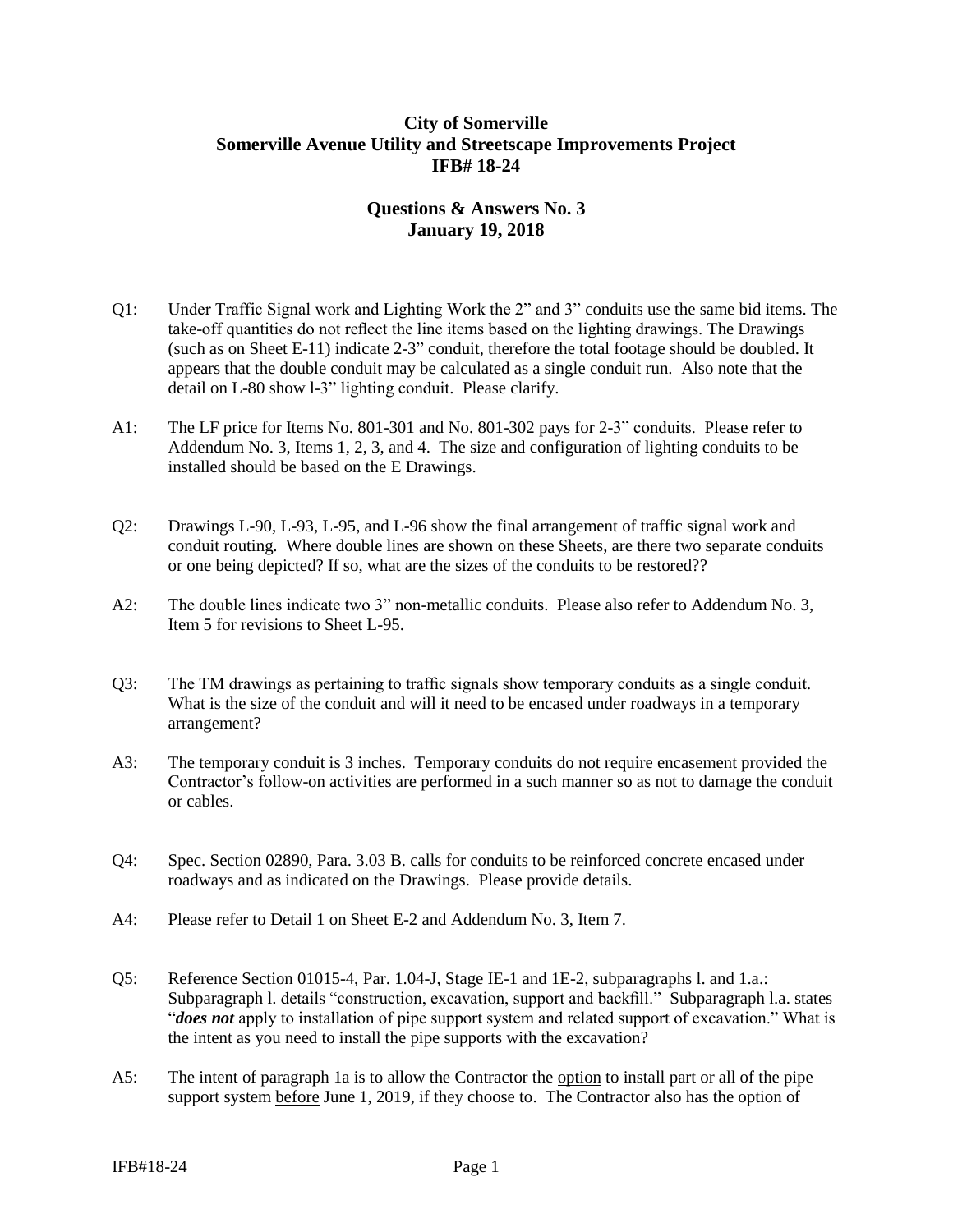waiting until June 1, 2019 to install the pipe support system concurrently with the excavation and hanging of utility pipes from that system. However, with either option, the existing utility pipes shall not be hung from the support system until June 1, 2019.

- Q6: Please reference Sheet L-100, Detail 1 "Short-Term Temporary Patch" which calls for 2" Bit. Conc. Surface Course including 2-foot cut backs on either side of the trench as well as 3" Bit. Conc. Binder only for the trench width. Per the detail as modified by Addendum No. 2, Item 32, the 2" Surface Course is paid in Item No. 460-002 while the 3" Binder Course is paid in Item No. 460-001. Conventionally, temporary paving is paid for in separate items from permanent pavement bid items. Currently the 3" temporary binder course is paid under the same bid item as the permanent paving (Item No. 460-001). Please clarify.
- A6: Please refer to Addendum No. 3, Item 6, which changes the bid item for temporary binder course to Item No. 460-002.

END OF QUESTIONS & ANSWERS NO. 3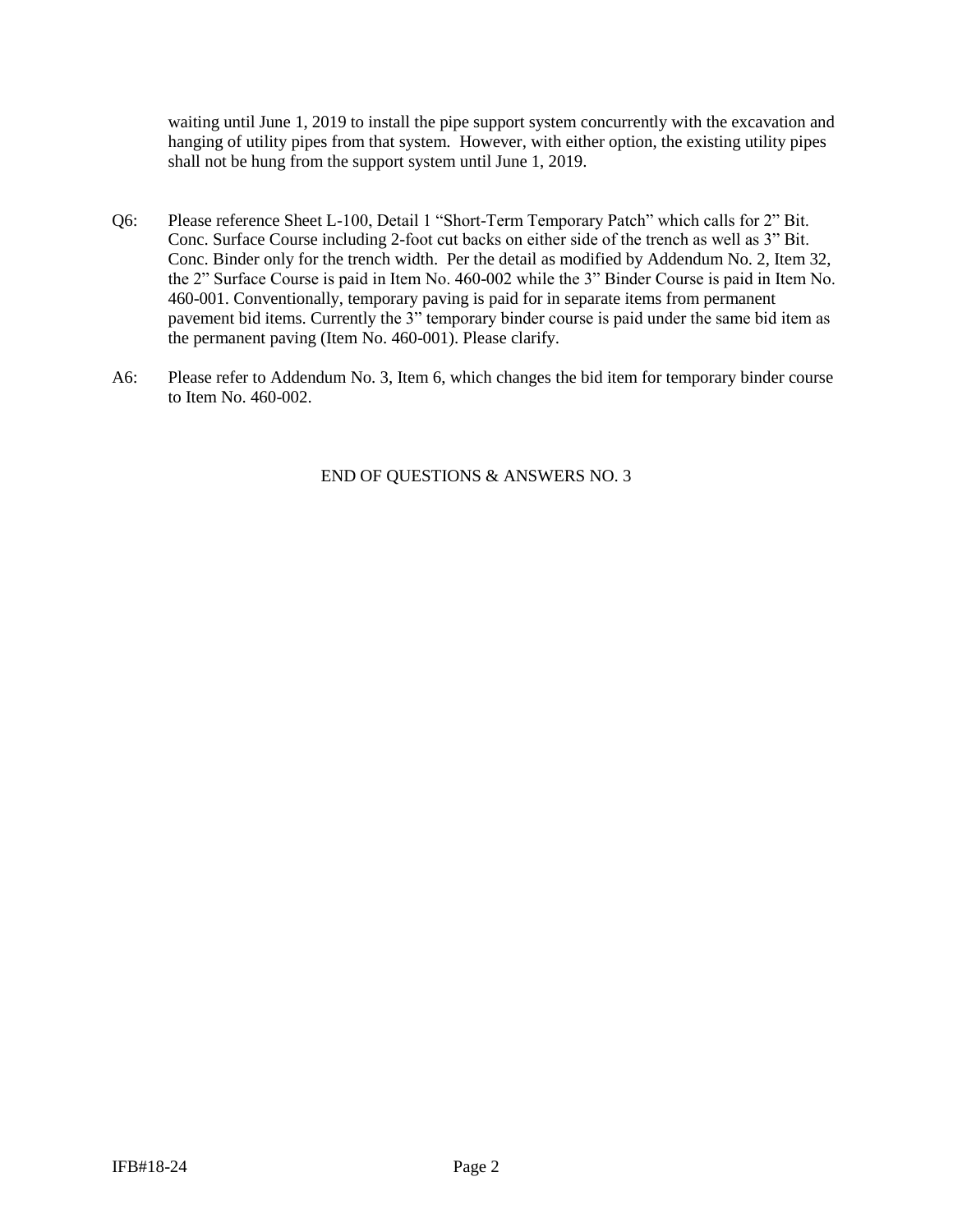City of Somerville Somerville Avenue Utility and Streetscape Improvements Project IFB# 18-24

Addendum No. 3

### **1. Technical Specifications – Section 02890**

**ADD** new paragraph 4.01 B.3 after paragraph 4.01 B.2.:

"3. For Item No. 801-301 3 INCH NON-METALLIC CONDUIT and Item No. 801-302 3 INCH NON-METALLIC CONDUIT ENCASED IN CONCRETE UNDER ROADWAYS: The linear foot measurement for these items shall measure the length of the ductbank run consisting of two side by side 3-inch pipes within the same trench, as indicated on the Contract Documents."

#### **2. Technical Specifications – Section 02890**

**ADD** new paragraphs 4.02 B.2., 4.02 B.3., and 4.02 B.4 after paragraph 4.02 B.1.:

- "2. For Item No. 801-301 3 INCH NON-METALLIC CONDUIT: Payment for these items shall be for ductbank run consisting of two side by side 3-inch pipes within the same trench, as indicated on the Contract Documents.
- 3. For Item No. 801-302 3 INCH NON-METALLIC CONDUIT ENCASED IN CONCRETE UNDER ROADWAYS: Payment for these items shall be for ductbank run consisting of two side by side 3-inch pipes encased in reinforced concrete within the same trench, as indicated on the Contract Documents.
- 4. Where existing conduit is indicated to be supported in place, no payment for new conduit will be made. Conduit removed at the convenience of the Contractor, for ease of installation of utilities shall be replaced with new conduit at no cost to the City."

#### **3. Technical Specifications – Section 16510**

**ADD** new paragraph 4.01 A.1 after paragraph 4.01 A.:

"1. For Item No. 801-301 3 INCH NON-METALLIC CONDUIT and Item No. 801-302 3 INCH NON-METALLIC CONDUIT ENCASED IN CONCRETE UNDER ROADWAYS: The linear foot measurement for these items shall measure the length of the ductbank run consisting of two side by side 3-inch pipes within the same trench, as indicated on the Contract Documents."

## **4. Technical Specifications – Section 16510**

**ADD** new paragraph 4.02 A.2 after paragraph 4.02 A.1.:

"2. For Item No. 801-301 3 INCH NON-METALLIC CONDUIT: Payment for these items shall be for ductbank run consisting of two side by side 3-inch pipes within the same trench, as indicated on the Contract Documents.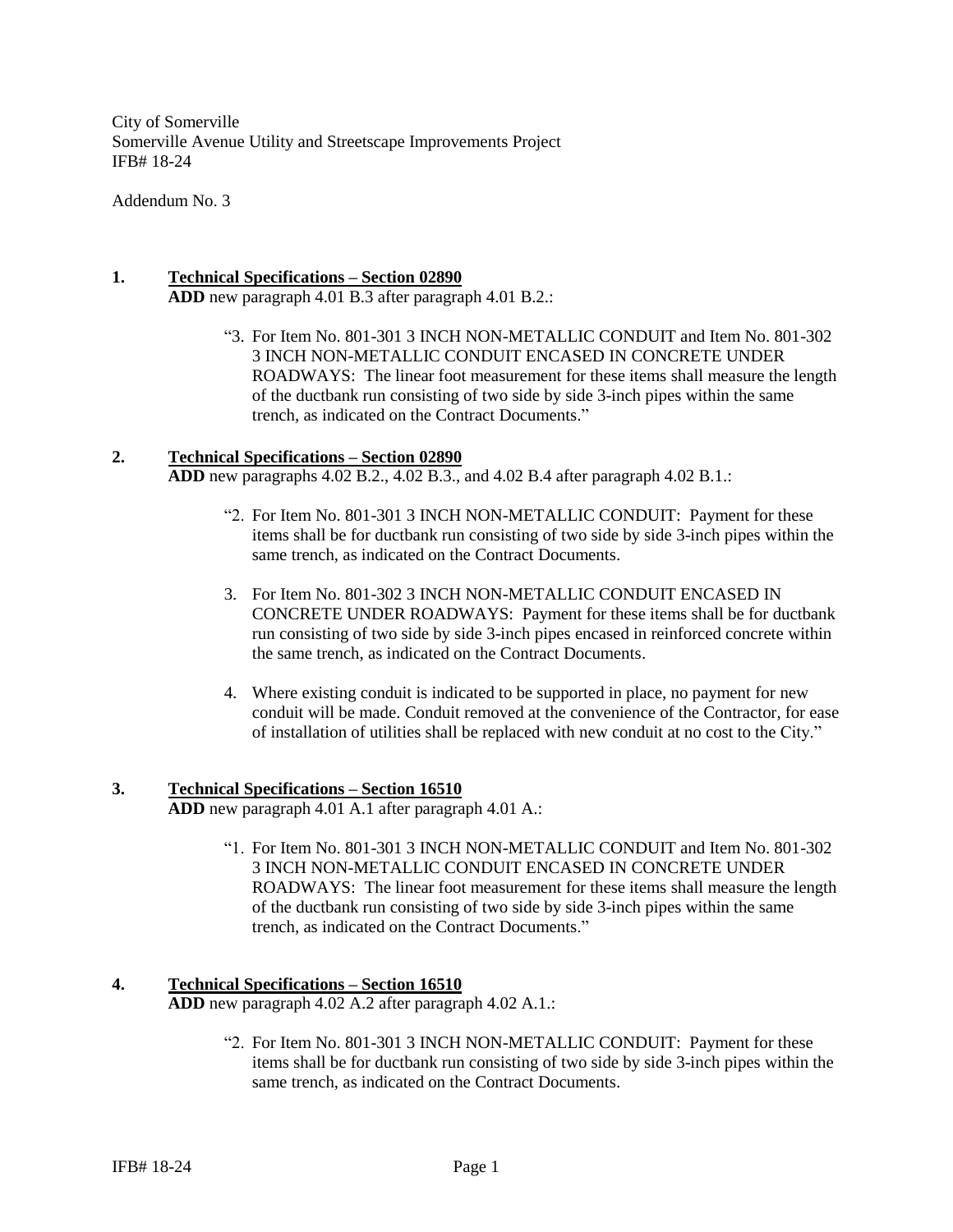3. For Item No. 801-302 3 INCH NON-METALLIC CONDUIT ENCASED IN CONCRETE UNDER ROADWAYS: Payment for these items shall be for ductbank run consisting of two side by side 3-inch pipes encased in reinforced concrete within the same trench, as indicated on the Contract Documents."

### **5. Drawings – Sheet L-95**

**ADD** new traffic control conduit and pull box, as indicated in SK-L-95-1, included as Attachment 1 to this Addendum No. 3.

#### **6. Drawings – Sheet L-100**

**DELETE** the callout "3" BIT. CONC. BINDER COURSE (ITEM NO. 460-001)" and **REPLACE** with the following:

"3" BIT. CONC. BINDER COURSE (ITEM NO. 460-002)"

#### **7. Drawings – Sheet E-2**

In Detail 1, in the callout "CONCRETE ENCASEMENT UNDER ROADWAY – EXTEND ENCASEMENT 2'-0" MIN. BEHIND FACE OF CURB" **ADD** the following:

"PROVIDE 4-#4 BARS REINFORCING, ONE IN EACH CORNER OF THE ENCASEMENT. CONCRETE SHALL BE MIN. 4000 PSI, 3/4" AGGR."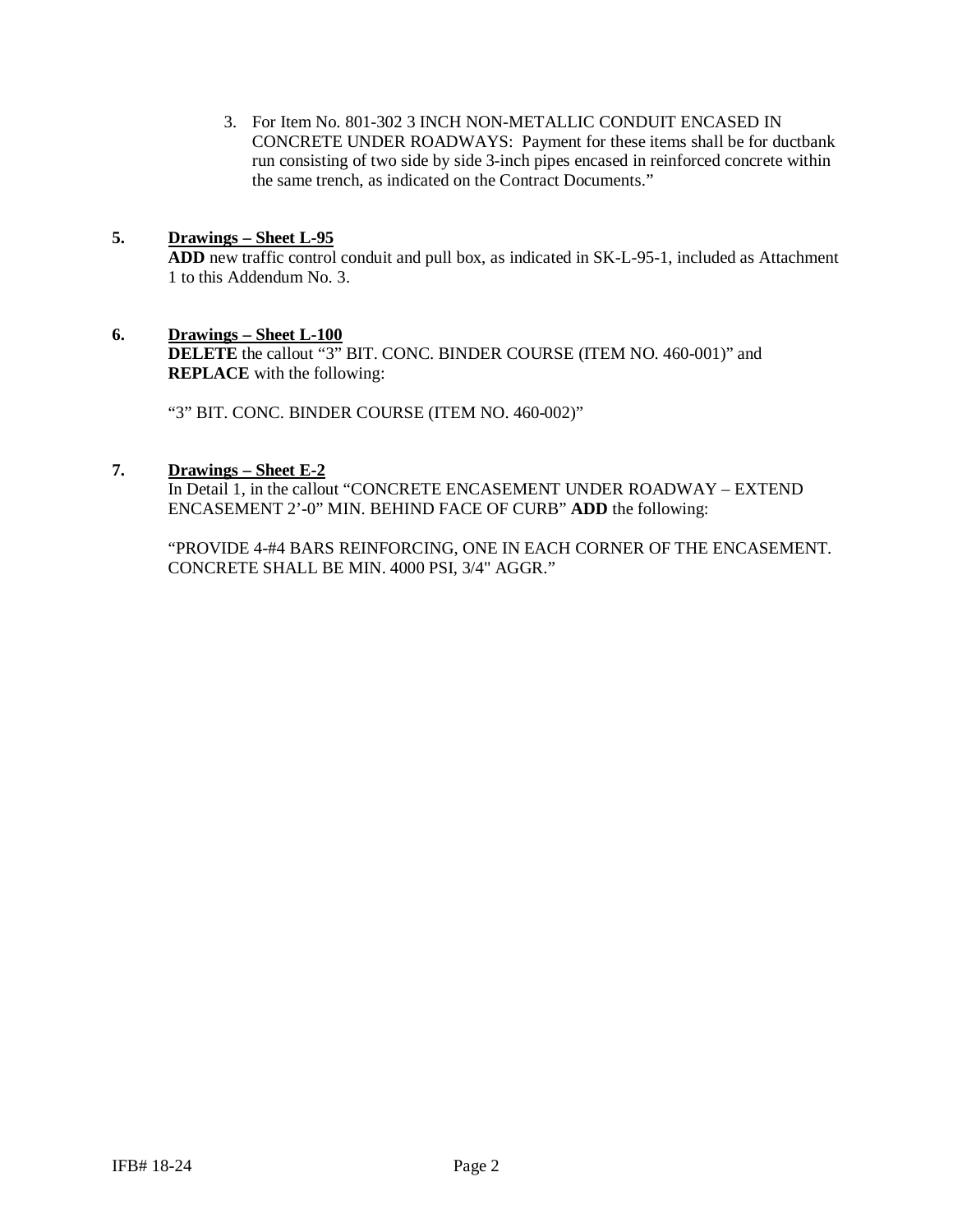#### City of Somerville Somerville Avenue Utility and Streetscape Improvements Project IFB# 18-24

## Addendum No. 3

Attachment 1 – Sketch SK-L-95-1